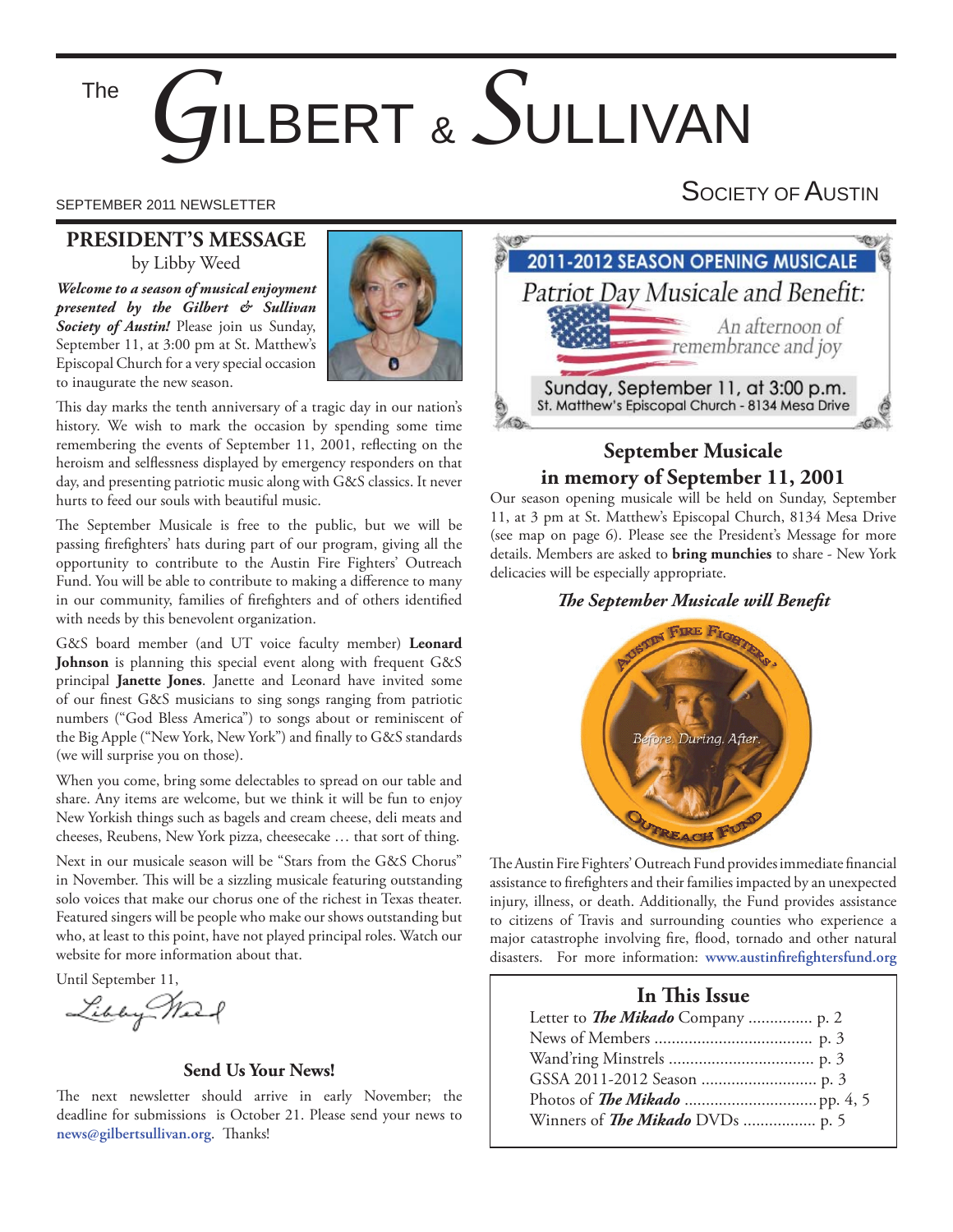

# RALPH MACPHAIL, JR. POST OFFICE BOX 14 BRIDGEWATER, VIRGINIA 22812 - 0014

# *To My Dear and Valued Friends and Colleagues in Austin,*

 The other day some sleeves of photographs arrived from Austin, and I opened them with great anticipation. Sure enough, they reinforced one of my memories of our production of *The Mikado* in June: it really *was* a beautiful show! (Now I must wait for audio and video reinforcement of two *other* memories of the production: it was a treat of laughing song and merry dance from start to finish.)

 Not long after the photos came, a listing of the feedback given by our audiences on surveys arrived, and it was clear that the artistic and financial success of the endeavor was a result of audience delight. *Congratulations to all!* 

 I also offer deepest Titipudlian thanks for the valuable roles each of you played to make this production speak so well for the verbal delights of Gilbert, the melodic gifts of Sullivan, and the ability of the Gilbert & Sullivan Society of Austin to fulfill its mission of providing the public with innocent merriment. I'll be specific, within the confines of one page:

**President Libby Weed and her wonderful Board** (it's criminal for me not to mention each by name) brought their considerable and disparate strengths to the show so selflessly and efficiently and well. Those of us more directly involved with what happens on stage need to be reminded that none of our activities would be possible without the year-'round groundwork of planning, fund-raising, and promotion handled so well by you, our friends. *Thank you!*

**Production Manager Bill Hatcher assembled another staff of fi rst-class theatrical specialists backstage** (again, it's criminal for me not to mention each by name) and worked tirelessly himself to ensure that our artistic goals were met. I so enjoyed working with you, Bill, and your staff of faithful Savoy veterans.

**Music Director and Conductor Jeffrey Jones-Ragona** is my valued friend and colleague. I've often said, "Blessed is the staging director with a strong and sympathetic m.d.," and I'm very pleased to note that Jeffrey and I have been working together now for nearly a dozen productions. Jeffrey, your magic with the vocal and orchestral underpinnings of the show are deeply appreciated by your tone-deaf collaborator, who also appreciates the orchestral personnel you marshal and conduct yearly. (I hate not mentioning each member of the orchestra by name.)

**Our cast of principals and chorus** (I know and you know—it's positively *heinous* for me not to mention each by name) conveyed the airy persiflage and the ballads, songs, and snatches so wonderfully. You, of course, are the faces of the production, and while you're supported by many others, so much of our success is due to what you did behind that theatrical fourth wall. Your talent, sense of fun, and attention to the detail of your o/c stage director led to audience delight. I do hope you're still savoring that applause, for you deserved it so well.

Our corps of front-of-house volunteers dealt graciously and efficiently with record houses and all of the challenges such large audiences bring. Your kindness and hospitality did not go unnoticed in the audience evaluations, and we are grateful for your involvement.

**Russell [H.\*] and Kay [H.\*] Gregory** are mentioned by name for providing hospitality for this wand'ring Savoyard, for putting a roof over his head, linking wi-fi to his computer, providing a twenty-first century Texas stallion, and for a not-so-little list of other kindnesses. Thank you, dear friends. (\* "Hospitality" *should* be your middle name.)

 Our work is so ephemeral. After our performances, all we have to show for them, except for the programs and clippings, notes and schedules, photographs and recordings (which never fully capture the magic of the moments), are our memories and friendships.

 I have many happy memories of Austin through the years, of our work and play together. But equally important to me are the friendships formed as we strive to delight the public with this wonderful, timeless material.

So finally Alice and I thank you for the friendship you shared with us along the way. Isn't it a wonderful blessing to be able to work so hard while having so much fun?Yours very sincerely.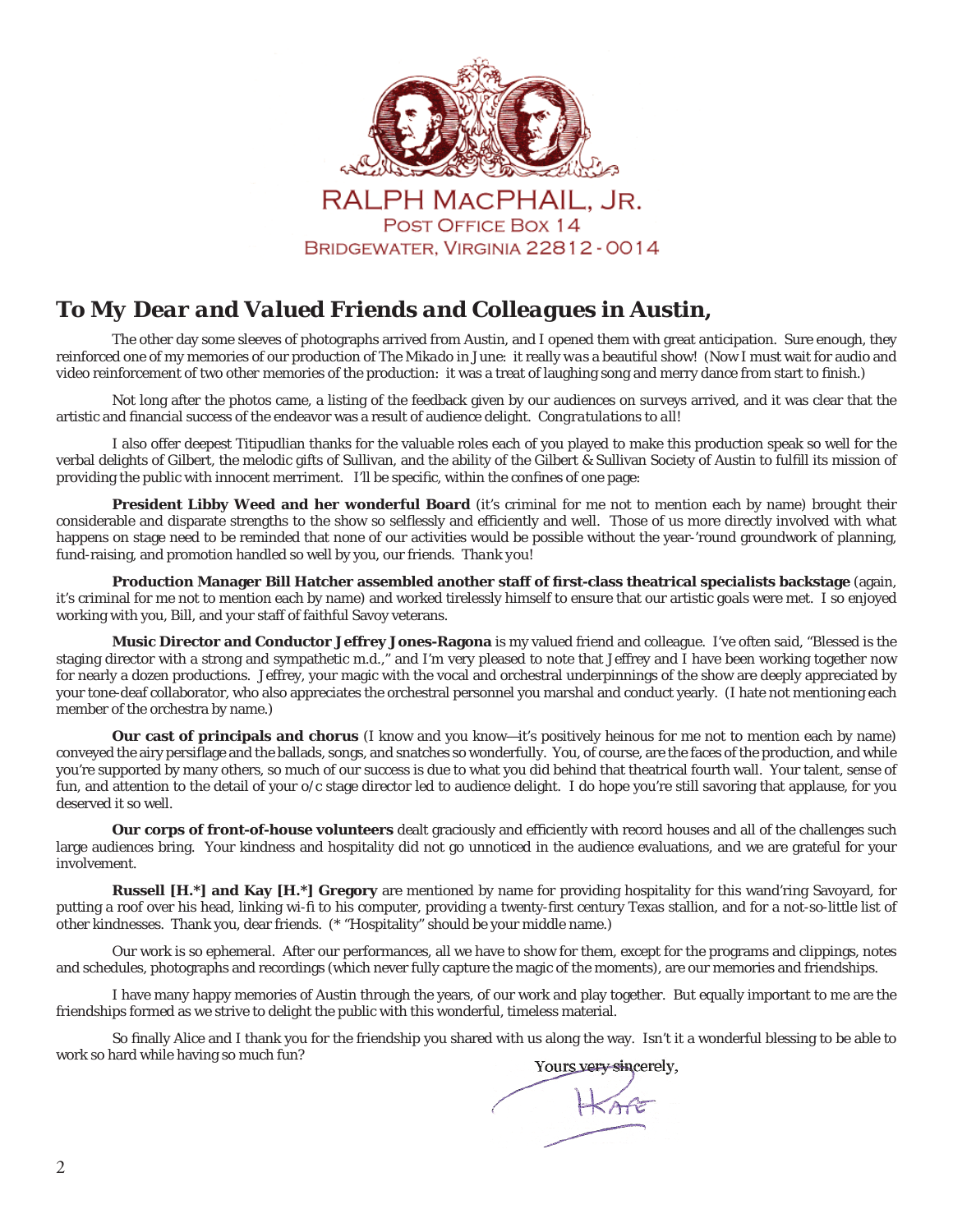# **NEWS of our MEMBERS**

On Thursday, July 28, June Julian and Marti Dudgeon performed at a Central Presbyterian Church Noonday Concert, as part of **Martha MacDonald**'s Austin Chamber Ensemble series of concerts. The program, entitled "What Women Want," consisted of a selection of arias by Puccini, Previn, Gounod, Gershwin, and others, that offered possible answers to the subject, delightfully sung by soprano June. Marti provided her usual fine accompaniments and a solo of the Eighteenth Variation from Rachmaninoff's *Rhapsodie on a Theme of Paganini*. It was a lovely musical interlude on a hot summer day.

A number of Society members, performers, etc., have spent time this summer recreating the Golden Age of Radio in the form of an episode of the early 1930's Canadian show, *The Challenge of the Yukon*. Led by **Richard Summers** (a past stage manager for GSSA), the cast and staff include **Mandy Summers**, **Arthur DiBianca**, **Jennifer Tucker**, **Derek Smootz**, **Jake Jacobsen**, **Katy Fontenot**, and **David Fontenot** (who also served as Assistant Director for the project). The show, in post-production at press time, will be podcast on the Sonic Society's 2011 Summerstock Series (**sonicsociety.org**). Richard, a.k.a. Captain Radio Productions, will be doing other original audio drama productions; if interested, contact him at **richard@captainradio.com**.

Member **Sue Caldwell** recently kicked and punched her way to fourth degree black belt in taekwondo at Master Martial Arts.

Immediately following his role as Go-To in last summer's The *Mikado*, **Spencer Reichman** took off with his father in his 2-seater car to attend the 2nd International Gilbert and Sullivan Festival in Gettysburg, June 24 to July 3, and perform the title role for the Festival's youth production of *The Mikado*. He also performed there in *The Pirates of Penzance* and sight-read the part of the Usher in two spur-of-the-moment productions of *Trial by Jury*. In his "spare" time aside from rehearsing and performing, he saw performances of *Ruddigore, The Sorcerer, Iolanthe, H.M.S. Pinafore, The Yeomen of the Guard*, another version of *The Mikado*, as well as *Cox & Box*, *The Zoo*, and *The Pirettes of Penzance* (a gender-swapped version of *Pirates*). He was sorry to miss the symposium, but did meet up with our artistic director, **Ralph MacPhail, Jr.**, and was able to attend most of Rafe's pre-show discussions. He was fascinated by the opportunity to join in discussions with the many scholarly attendees about the various interpretations of roles. He looks forward to the 3<sup>rd</sup> International Gettysburg Gilbert and Sullivan Festival and to our production of *Patience* next summer, and says "long life to you, till then!"



Spencer Reichman as The Mikado, flanked by *Ralph and Alice MacPhail, in Gettysburg*

**Ralph MacPhail, Jr.** will host a conference devoted to "Gilbert & Sullivan and *H.M.S. Pinafore*" at Incarnation Center in Ivoryton Connecticut, October 9-14. For further information, including a daily schedule, go to **www.incarnationcenter.org** and click on the "G&S" graphic; conference director Amy Barrow (**gsivoryton@ gmail.com**) will be pleased to respond to questions, as will, of course, Rafe: **RafeMacPhail@Yahoo.com**.

# **Wand'ring Minstrels**

Start the school year off right with a visit from the Wand'ring Minstrels of the Gilbert & Sullivan Society of Austin. They will make your school concerts or private parties entertaining and fun. Guaranteed to get the audience laughing and singing along to favorite Gilbert and Sullivan and Broadway musical numbers.

Contact **Robert L. Schneider** (**bigdaddymusic1@gmail.com**), or see our website (**www.gilbertsullivan.org**) for further details.

# **G&S Austin 2011-2012 Season**

Our Board has planned an exciting year for us. Date, time, and place may sometimes be unknown, but delightful music is certain to be involved. Here are the details we have so far:

**September Musicale in Memory of September 11, 2001** – Sunday, September 11, 3 pm, St. Matthew's Episcopal Church, 8134 Mesa Blvd. Please see the President's Message (p. 1) for more details. Please bring munchies to share – New York delicacies will be especially appropriate.

"Stars of *The Mikado* Chorus" (November 6, St. Matthew's Episcopal Church) – This event will showcase the magnificent talents of several of the stellar members of last summer's *Mikado* chorus. Featured singers will include Tai Collins, Zendel Hernandez, John Hooker, Daytha Hulion, Jake Jacobsen, Karlyn McCutchan, and Jennifer Tucker. Each will sing both a G&S aria or ensemble and a solo number from another musical source. You will understand why our chorus is so spectacular when you hear these solo voices.

**Annual Business Meeting and Sing-Along** (early January, Genesis Presbyterian Fellowship Hall) – Our membership will meet to elect a slate of officers for 2012. G&S board member, UT voice professor, and long-time choral director Leonard Johnson will lead us in some sing-along choruses from the G&S canon.

"Happy Birthday, Frederic!" (Sunday, February 26) – Three days before what would be Frederic's 39<sup>th</sup> birthday, we will feature outstanding voices from the past two decades of G&S grand productions singing love songs from the Gilbert & Sullivan repertoire. Think back to some of the greatest G&S productions since the early nineties, and look forward to hearing reprises of some memorable romantic solos and duets.

**May** *Patience* **Preview** (Sunday, May 13) – For a special Mother's Day musicale, we will present a preview of delights to come in our June grand production of *Patience.* Every mother in attendance will receive a long-stemmed rose, and members of our cast will entertain us all with entrancing songs and snippets of dialogue to hint at the treat that awaits us in June.

**June Grand Production** (June 7-17), as mentioned, will be *Patience*. Renew your acquaintence with the Rapturous Maidens and the Officers of Dragoon Guards!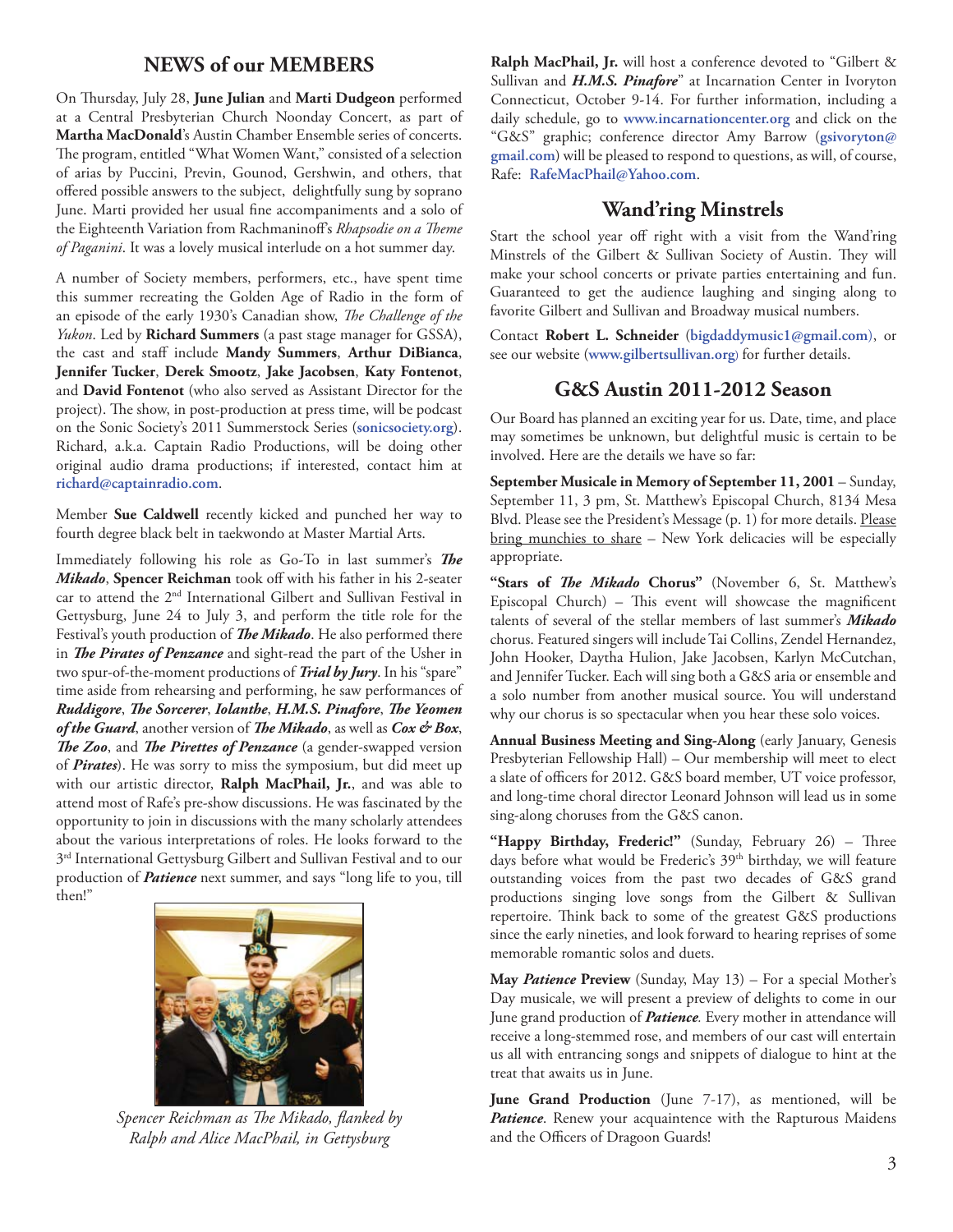







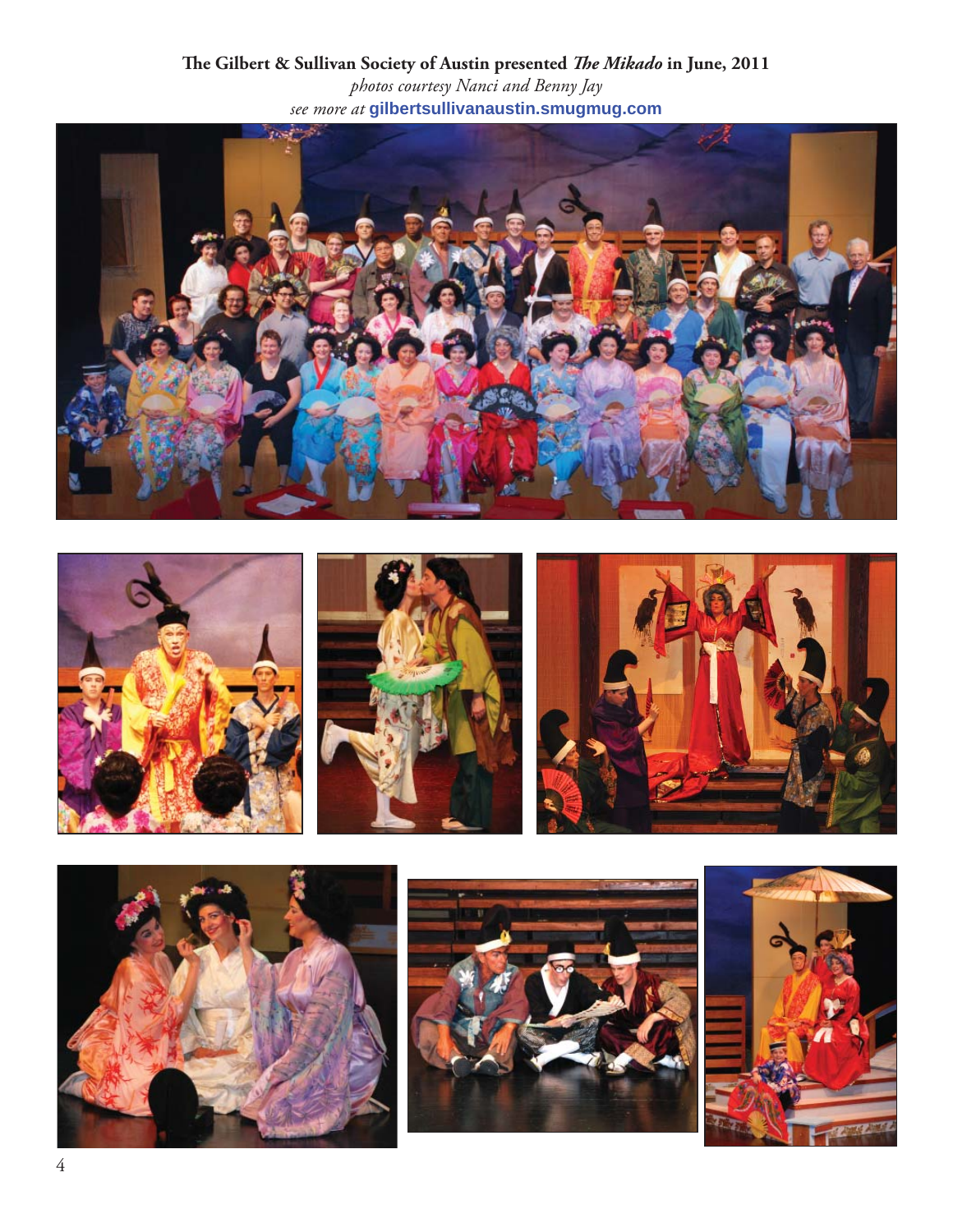### MEMBERSHIP FORM

We encourage you to join our Society. If you are a member, please check your membership renewal on the top of the mailing label. If expired or near expiration, your membership needs to be updated! To correct your address, renew your membership, or become a member, complete this form, and mail it to us with your check, payable to "GSSA", or call to join (512) 472-4772 (GSSA).

Please check a membership category:

| $\Box$ Individual (\$20-\$29) |  |
|-------------------------------|--|
|                               |  |

**Family/Group** (\$30-\$49)

**Patron** (\$50-\$99)

**Grand Duke or Duchess** (\$100-\$249) П

**Major General** (\$250-\$499)  $\Box$ 

**Pooh-Bah** (\$500-\$999)  $\Box$ 

**Pirate King** (\$1000-\$2499)  $\Box$ 

**Savoyard** (\$2500 & up) П

| Name                                                                                 |  |
|--------------------------------------------------------------------------------------|--|
|                                                                                      |  |
| <b>State</b><br><u> 1980 - Andrea Andrewski, politik američki profesor (d. 1980)</u> |  |
|                                                                                      |  |
|                                                                                      |  |
|                                                                                      |  |
| Does your company match donations?                                                   |  |
| I'd like to volunteer. I'm interested in:                                            |  |
|                                                                                      |  |

We are proud to list our members in our programs, but if you would prefer NOT to be listed in our programs, please check here:





# **Winners of** *The Mikado* DVDs

These ten lucky people completed a survey at the theater after viewing a production of *The Mikado* in June, and their names were drawn to receive a DVD of the production.We extend our hearty congratulations to these fortunate audience members:

> Robert & Jan Ellzey Susan Kinningham Douglas Field Pat Maples Cynthia Hale Thurman Pylant Kathleen Kelly David Treadwell

> Hugh Brady George Kennebeck

# **Armstrong Moving & Storage**

is the official moving and storage company of The Gilbert & Sullivan Society of Austin. Many thanks, Armstrong!